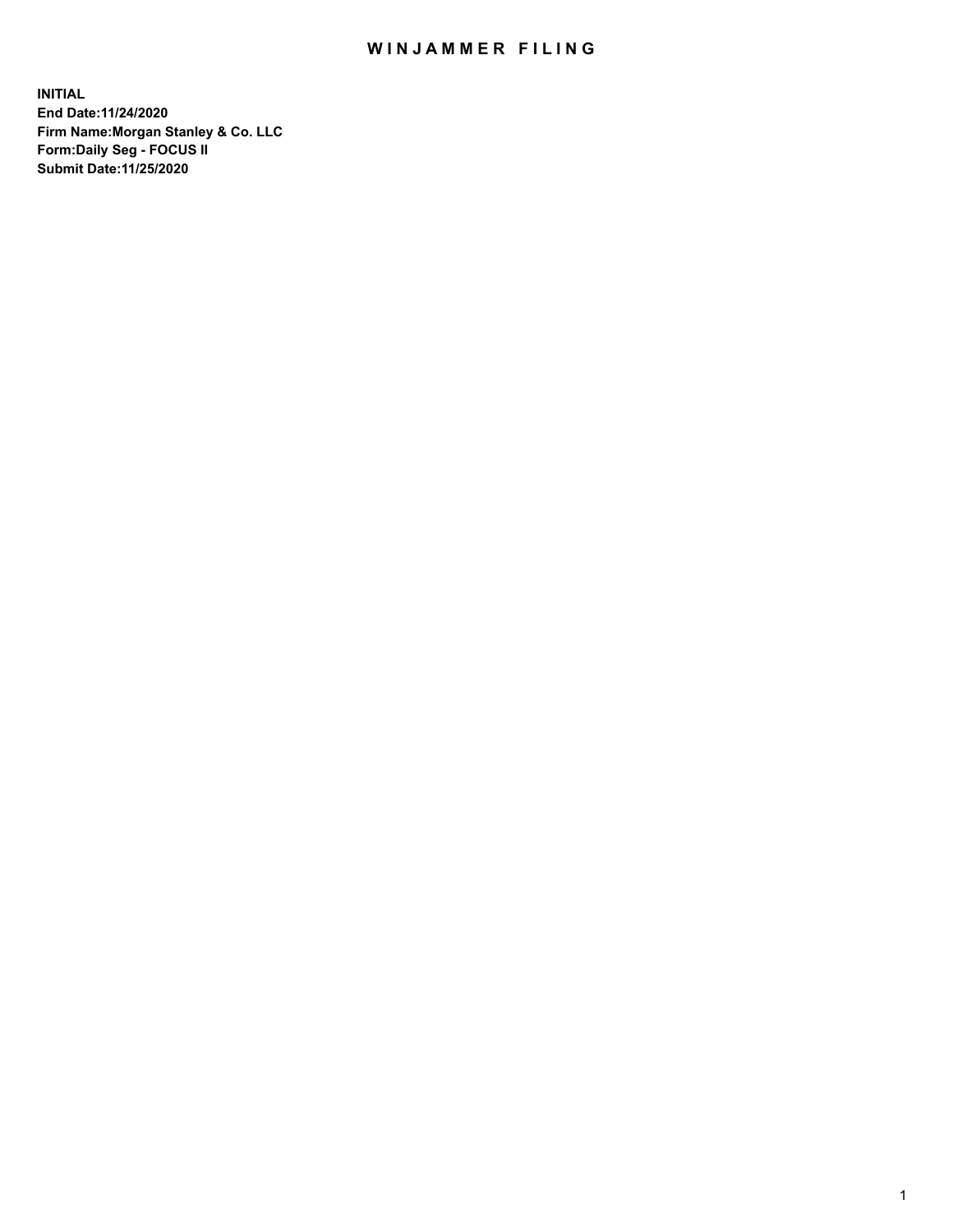**INITIAL End Date:11/24/2020 Firm Name:Morgan Stanley & Co. LLC Form:Daily Seg - FOCUS II Submit Date:11/25/2020 Daily Segregation - Cover Page**

| Name of Company                                                                                                                                                                                                                                                                                                                | Morgan Stanley & Co. LLC                                |
|--------------------------------------------------------------------------------------------------------------------------------------------------------------------------------------------------------------------------------------------------------------------------------------------------------------------------------|---------------------------------------------------------|
| <b>Contact Name</b>                                                                                                                                                                                                                                                                                                            | <b>Ikram Shah</b>                                       |
| <b>Contact Phone Number</b>                                                                                                                                                                                                                                                                                                    | 212-276-0963                                            |
| <b>Contact Email Address</b>                                                                                                                                                                                                                                                                                                   | Ikram.shah@morganstanley.com                            |
| FCM's Customer Segregated Funds Residual Interest Target (choose one):<br>a. Minimum dollar amount: ; or<br>b. Minimum percentage of customer segregated funds required:%; or<br>c. Dollar amount range between: and; or<br>d. Percentage range of customer segregated funds required between: % and %.                        | 235,000,000<br><u>0</u><br>00<br>0 Q                    |
| FCM's Customer Secured Amount Funds Residual Interest Target (choose one):<br>a. Minimum dollar amount: ; or<br>b. Minimum percentage of customer secured funds required:%; or<br>c. Dollar amount range between: and; or<br>d. Percentage range of customer secured funds required between:% and%.                            | 140,000,000<br><u>0</u><br><u>0 0</u><br>0 <sub>0</sub> |
| FCM's Cleared Swaps Customer Collateral Residual Interest Target (choose one):<br>a. Minimum dollar amount: ; or<br>b. Minimum percentage of cleared swaps customer collateral required:% ; or<br>c. Dollar amount range between: and; or<br>d. Percentage range of cleared swaps customer collateral required between:% and%. | 92,000,000<br><u>0</u><br><u>00</u><br>00               |

Attach supporting documents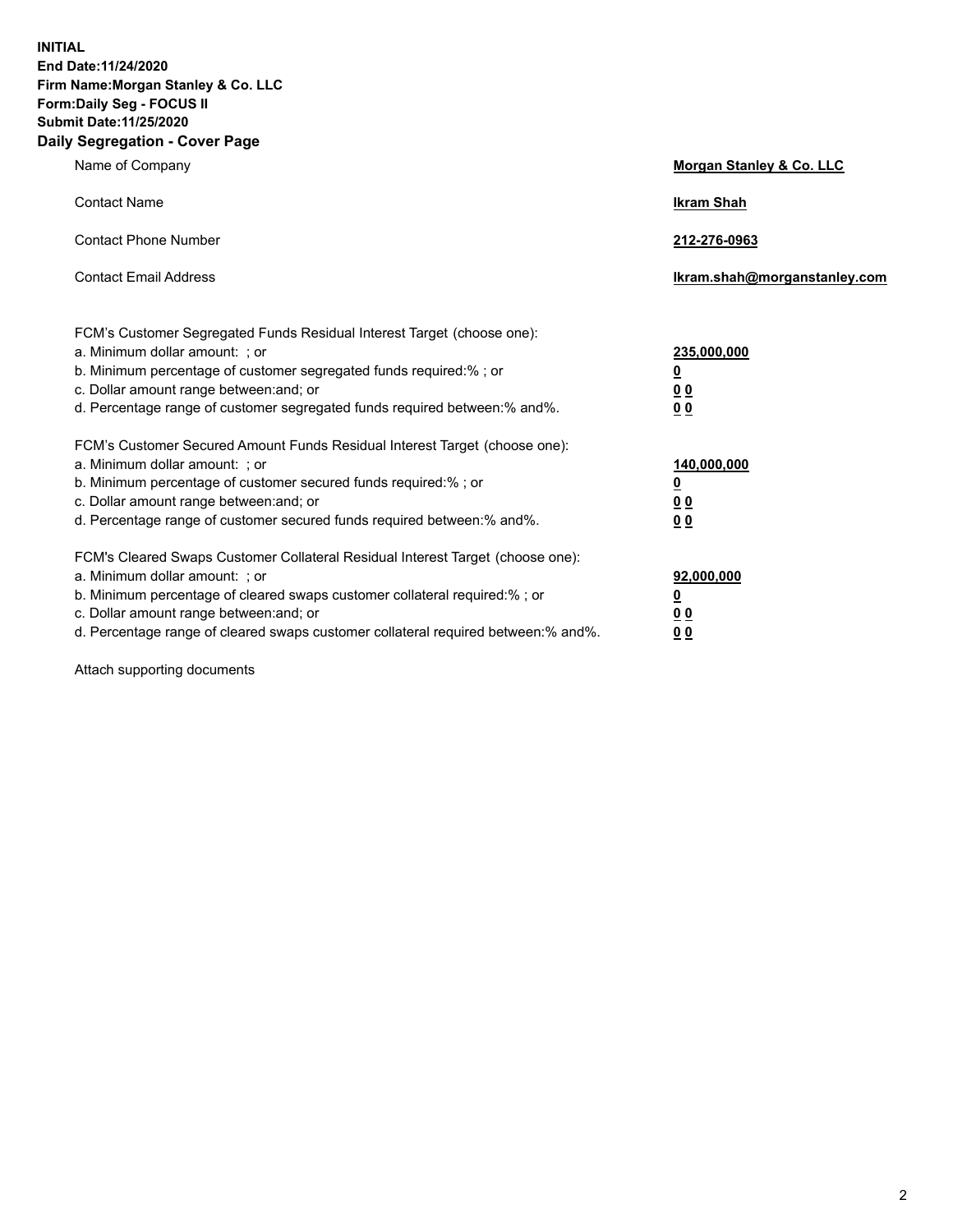## **INITIAL End Date:11/24/2020 Firm Name:Morgan Stanley & Co. LLC Form:Daily Seg - FOCUS II Submit Date:11/25/2020 Daily Segregation - Secured Amounts** Foreign Futures and Foreign Options Secured Amounts Amount required to be set aside pursuant to law, rule or regulation of a foreign government or a rule of a self-regulatory organization authorized thereunder 1. Net ledger balance - Foreign Futures and Foreign Option Trading - All Customers A. Cash **3,887,013,227** [7315] B. Securities (at market) **2,621,491,401** [7317]

- 2. Net unrealized profit (loss) in open futures contracts traded on a foreign board of trade **1,216,865,361** [7325]
- 3. Exchange traded options
	- a. Market value of open option contracts purchased on a foreign board of trade **21,623,237** [7335]
	- b. Market value of open contracts granted (sold) on a foreign board of trade **-22,800,486** [7337]
- 4. Net equity (deficit) (add lines 1. 2. and 3.) **7,724,192,740** [7345]
- 5. Account liquidating to a deficit and account with a debit balances gross amount **85,956,329** [7351] Less: amount offset by customer owned securities **-83,268,673** [7352] **2,687,656**
- 6. Amount required to be set aside as the secured amount Net Liquidating Equity Method (add lines 4 and 5)
- 7. Greater of amount required to be set aside pursuant to foreign jurisdiction (above) or line 6.

## FUNDS DEPOSITED IN SEPARATE REGULATION 30.7 ACCOUNTS

- 1. Cash in banks
	- A. Banks located in the United States **622,608,129** [7500]
	- B. Other banks qualified under Regulation 30.7 **799,177,493** [7520] **1,421,785,622**
- 2. Securities
	- A. In safekeeping with banks located in the United States **474,023,608** [7540]
	- B. In safekeeping with other banks qualified under Regulation 30.7 **31,943,535** [7560] **505,967,143**
- 3. Equities with registered futures commission merchants
	-
	- B. Securities **0** [7590]
	- C. Unrealized gain (loss) on open futures contracts **-1,517,791** [7600]
	- D. Value of long option contracts **0** [7610]
	- E. Value of short option contracts **0** [7615] **22,329,870** [7620]
- 4. Amounts held by clearing organizations of foreign boards of trade
	- A. Cash **0** [7640]
	- B. Securities **0** [7650]
	- C. Amount due to (from) clearing organization daily variation **0** [7660]
	- D. Value of long option contracts **0** [7670]
	- E. Value of short option contracts **0** [7675] **0** [7680]
- 5. Amounts held by members of foreign boards of trade
	-
	-
	- C. Unrealized gain (loss) on open futures contracts **1,218,383,152** [7720]
	- D. Value of long option contracts **21,623,237** [7730]
	-
- 6. Amounts with other depositories designated by a foreign board of trade **0** [7760]
- 7. Segregated funds on hand **0** [7765]
- 8. Total funds in separate section 30.7 accounts **8,080,126,612** [7770]
- 9. Excess (deficiency) Set Aside for Secured Amount (subtract line 7 Secured Statement Page 1 from Line 8)
- 10. Management Target Amount for Excess funds in separate section 30.7 accounts **140,000,000** [7780]
- 11. Excess (deficiency) funds in separate 30.7 accounts over (under) Management Target **213,246,216** [7785]

**0** [7305]

[7354] **7,726,880,396** [7355]

**7,726,880,396** [7360]

[7530]

[7570]

A. Cash **23,847,661** [7580]

 A. Cash **2,797,313,817** [7700] B. Securities **2,115,524,257** [7710] E. Value of short option contracts **-22,800,486** [7735] **6,130,043,977** [7740] **353,246,216** [7380]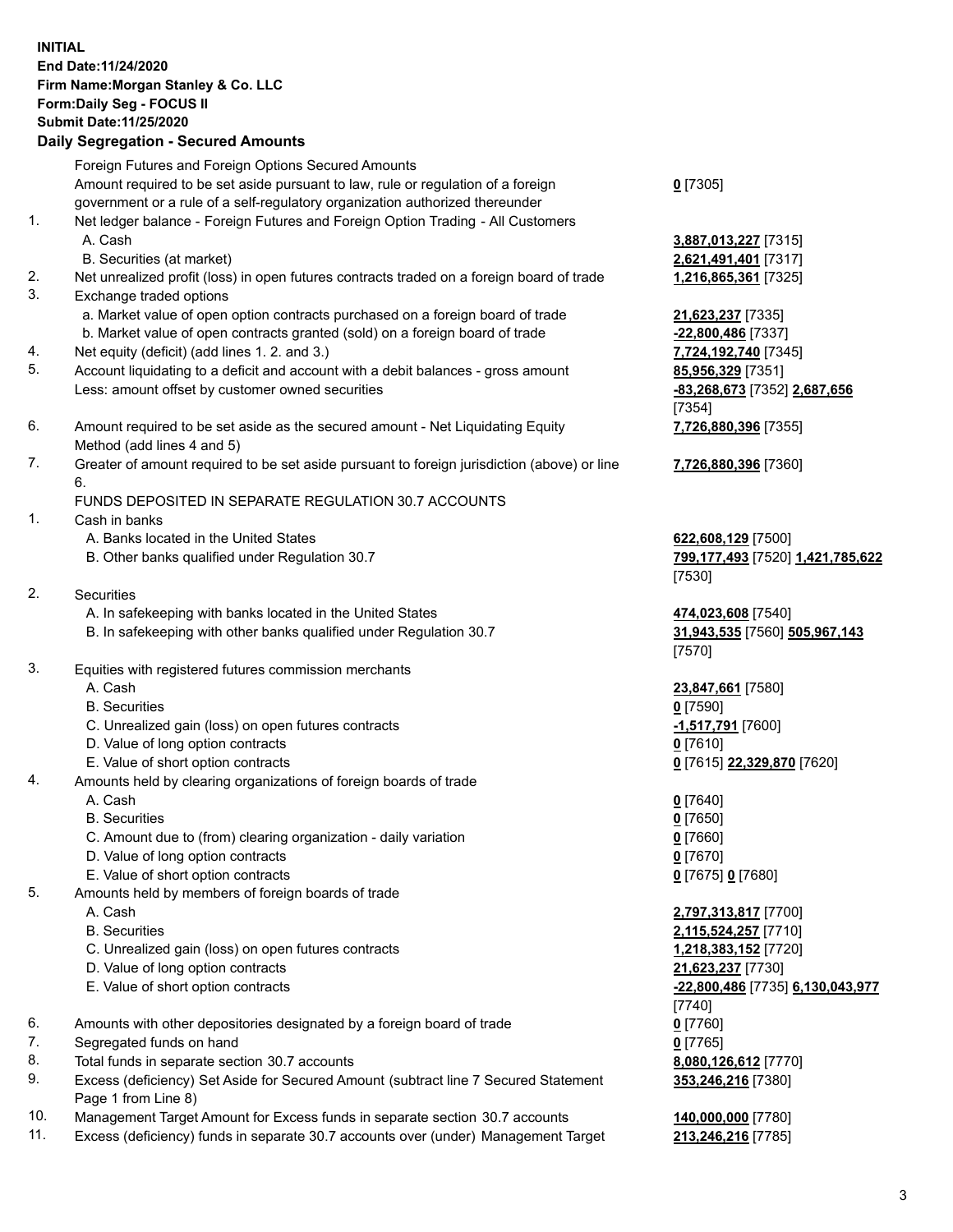|          | <b>INITIAL</b>                                                                                                                                                |                                                 |
|----------|---------------------------------------------------------------------------------------------------------------------------------------------------------------|-------------------------------------------------|
|          | End Date: 11/24/2020                                                                                                                                          |                                                 |
|          | Firm Name: Morgan Stanley & Co. LLC                                                                                                                           |                                                 |
|          | Form: Daily Seg - FOCUS II                                                                                                                                    |                                                 |
|          | <b>Submit Date: 11/25/2020</b>                                                                                                                                |                                                 |
|          | Daily Segregation - Segregation Statement                                                                                                                     |                                                 |
|          | SEGREGATION REQUIREMENTS(Section 4d(2) of the CEAct)                                                                                                          |                                                 |
| 1.       | Net ledger balance                                                                                                                                            |                                                 |
|          | A. Cash                                                                                                                                                       | 15,713,822,404 [7010]                           |
|          |                                                                                                                                                               | 7,979,073,938 [7020]                            |
| 2.       | B. Securities (at market)<br>Net unrealized profit (loss) in open futures contracts traded on a contract market                                               |                                                 |
| 3.       |                                                                                                                                                               | 2,407,305,354 [7030]                            |
|          | Exchange traded options                                                                                                                                       |                                                 |
|          | A. Add market value of open option contracts purchased on a contract market                                                                                   | 478,071,030 [7032]                              |
|          | B. Deduct market value of open option contracts granted (sold) on a contract market                                                                           | -364,993,763 [7033]                             |
| 4.<br>5. | Net equity (deficit) (add lines 1, 2 and 3)                                                                                                                   | 26,213,278,963 [7040]                           |
|          | Accounts liquidating to a deficit and accounts with                                                                                                           |                                                 |
|          | debit balances - gross amount                                                                                                                                 | 274,714,426 [7045]                              |
| 6.       | Less: amount offset by customer securities                                                                                                                    | <mark>-274,067,493</mark> [7047] 646,933 [7050] |
|          | Amount required to be segregated (add lines 4 and 5)<br>FUNDS IN SEGREGATED ACCOUNTS                                                                          | 26,213,925,896 [7060]                           |
| 7.       |                                                                                                                                                               |                                                 |
|          | Deposited in segregated funds bank accounts<br>A. Cash                                                                                                        |                                                 |
|          |                                                                                                                                                               | 4,854,364,782 [7070]                            |
|          | B. Securities representing investments of customers' funds (at market)<br>C. Securities held for particular customers or option customers in lieu of cash (at | $0$ [7080]                                      |
|          | market)                                                                                                                                                       | 905,562,624 [7090]                              |
| 8.       | Margins on deposit with derivatives clearing organizations of contract markets                                                                                |                                                 |
|          | A. Cash                                                                                                                                                       |                                                 |
|          | B. Securities representing investments of customers' funds (at market)                                                                                        | 13,720,778,435 [7100]<br>$0$ [7110]             |
|          | C. Securities held for particular customers or option customers in lieu of cash (at                                                                           |                                                 |
|          | market)                                                                                                                                                       | 7,073,511,314 [7120]                            |
| 9.       | Net settlement from (to) derivatives clearing organizations of contract markets                                                                               | 139, 127, 265 [7130]                            |
| 10.      | Exchange traded options                                                                                                                                       |                                                 |
|          | A. Value of open long option contracts                                                                                                                        | 478,071,030 [7132]                              |
|          | B. Value of open short option contracts                                                                                                                       | -364,993,763 [7133]                             |
| 11.      | Net equities with other FCMs                                                                                                                                  |                                                 |
|          | A. Net liquidating equity                                                                                                                                     | 10,789,072 [7140]                               |
|          | B. Securities representing investments of customers' funds (at market)                                                                                        | $\underline{0}$ [7160]                          |
|          | C. Securities held for particular customers or option customers in lieu of cash (at                                                                           | $0$ [7170]                                      |
|          | market)                                                                                                                                                       |                                                 |
| 12.      | Segregated funds on hand                                                                                                                                      | $0$ [7150]                                      |
| 13.      | Total amount in segregation (add lines 7 through 12)                                                                                                          | 26,817,210,759 [7180]                           |
| 14.      | Excess (deficiency) funds in segregation (subtract line 6 from line 13)                                                                                       | 603,284,863 [7190]                              |
| 15.      | Management Target Amount for Excess funds in segregation                                                                                                      | 235,000,000 [7194]                              |
| 16.      | Excess (deficiency) funds in segregation over (under) Management Target Amount                                                                                | 368,284,863 [7198]                              |
|          |                                                                                                                                                               |                                                 |

16. Excess (deficiency) funds in segregation over (under) Management Target Amount Excess